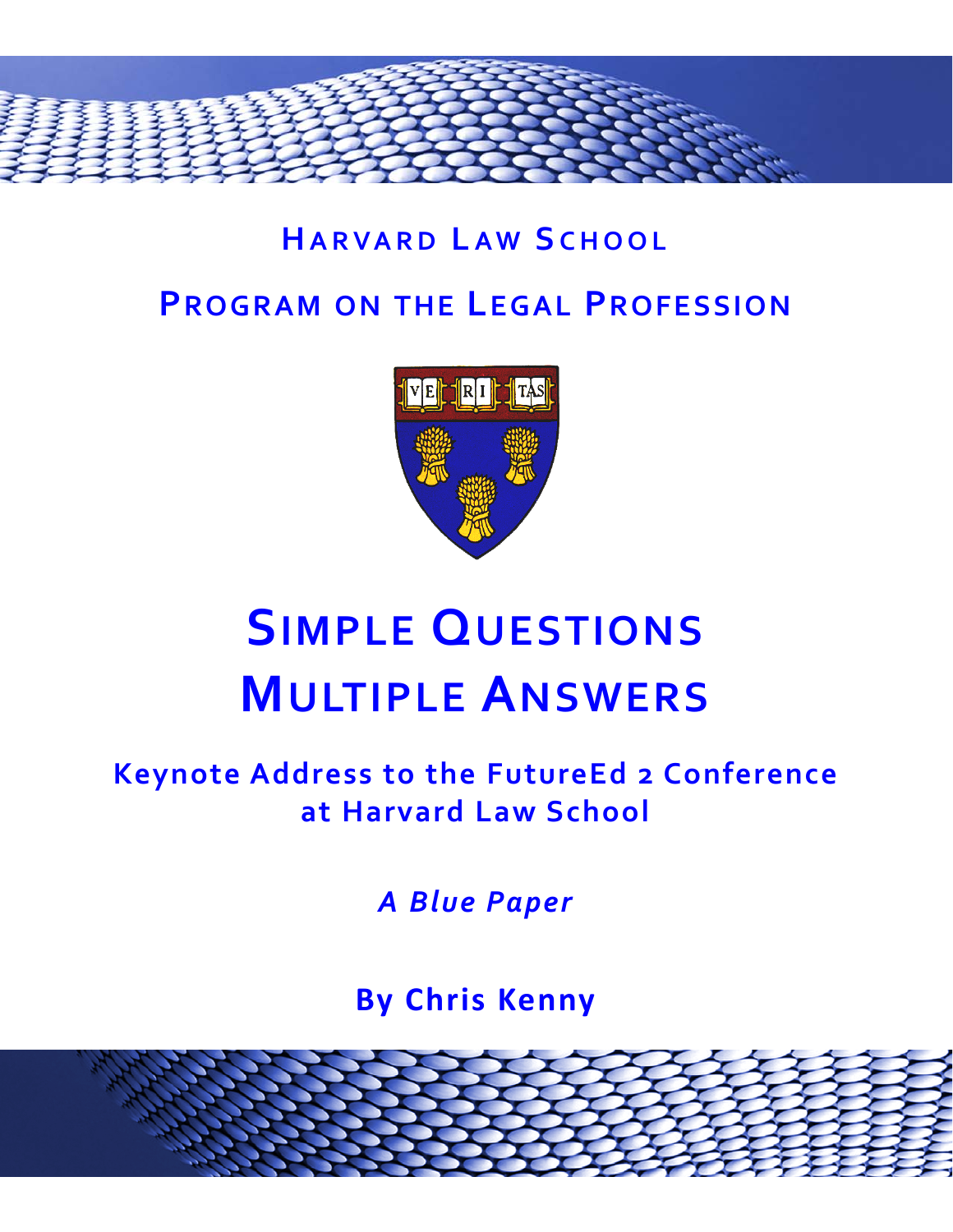Authored by Chris Kenny

Published by the Harvard Law School Program on the Legal Profession

© 2011 by the President and Fellows of Harvard College. All rights reserved.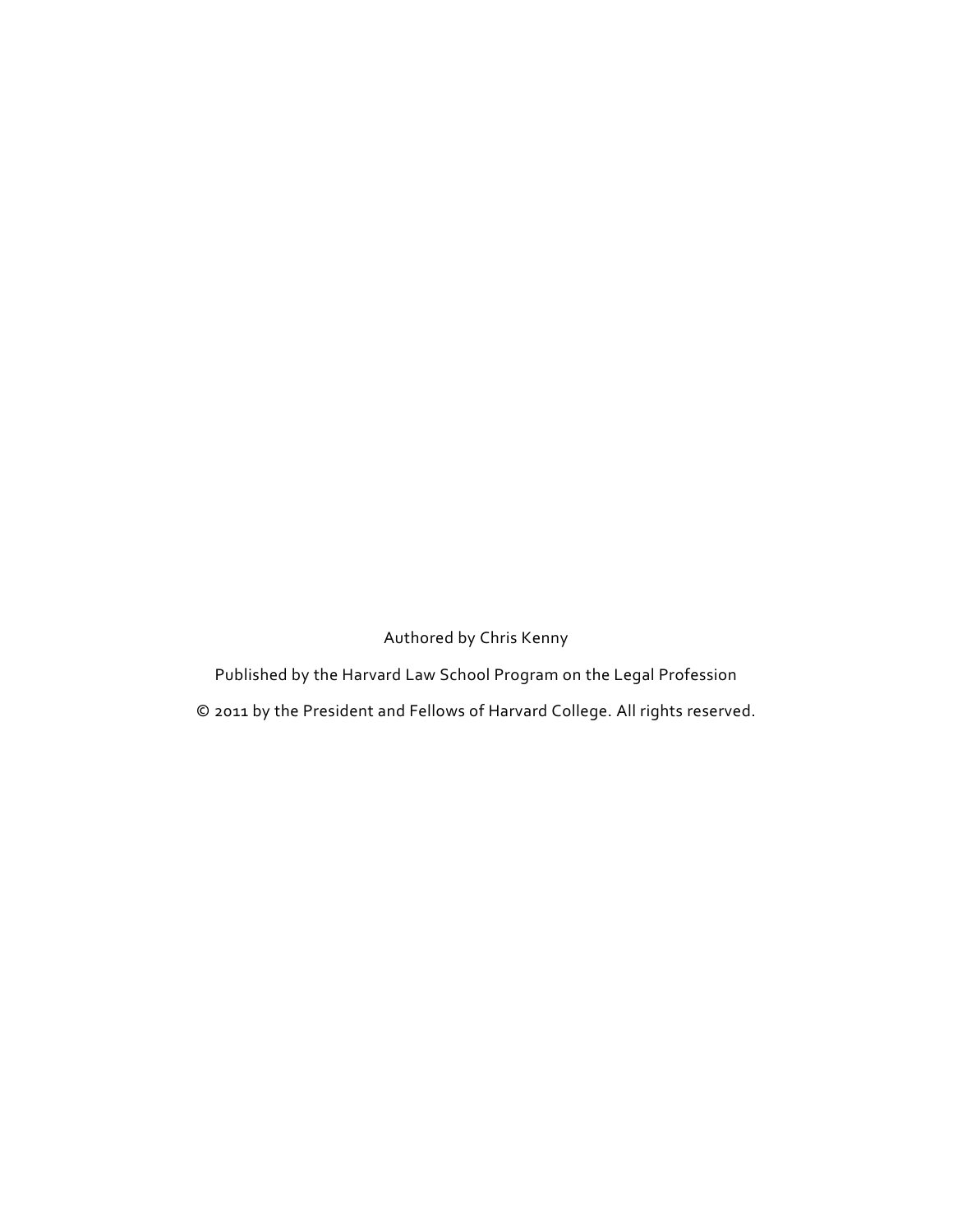### **TABLE OF CONTENTS**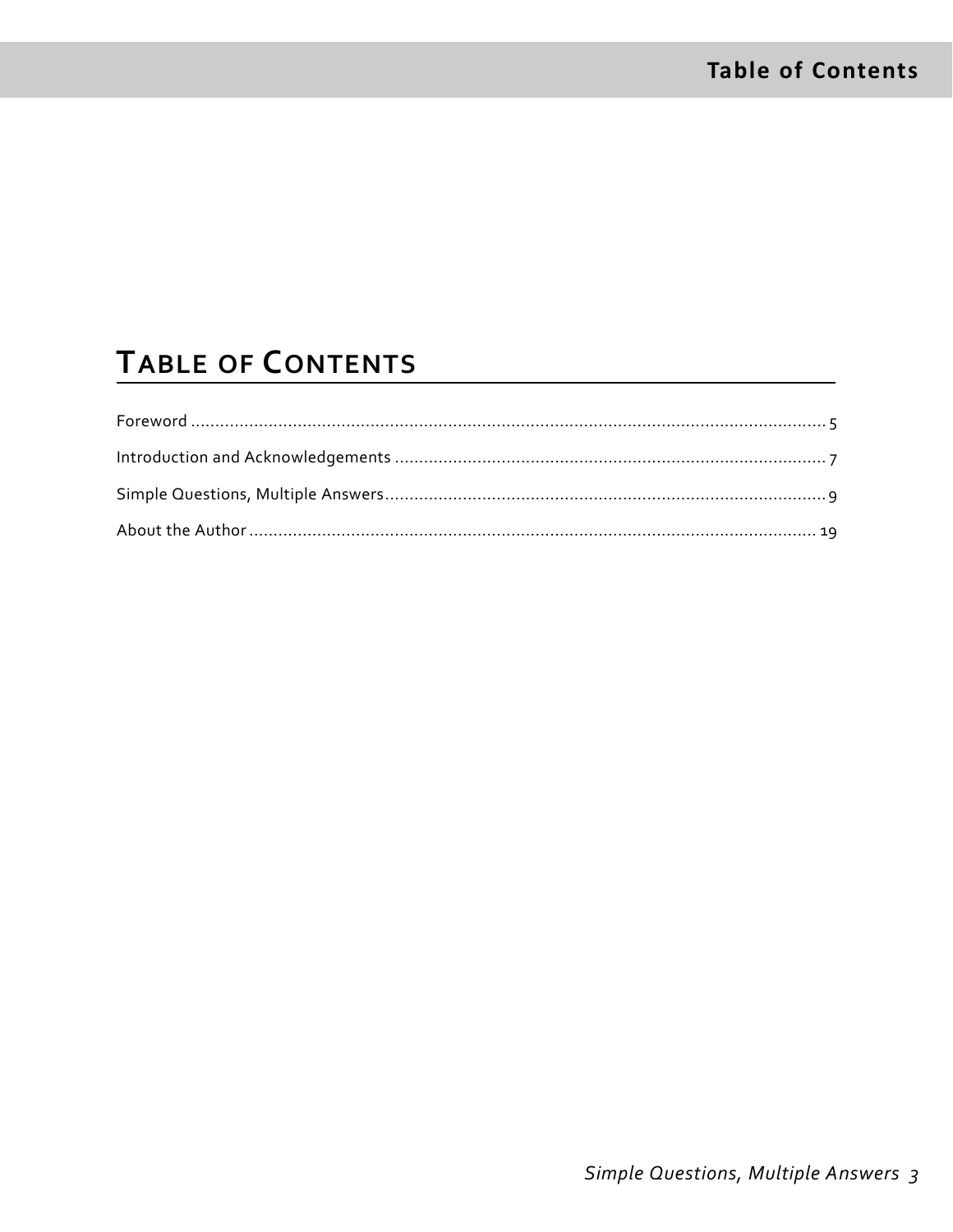### **FOREWORD**

The Harvard Law School Program on the Legal Profession was founded in 2004 to:

- Conduct, sponsor and publish world‐class empirical **research** on the structure, norms and evolutionary dynamics of the legal profession;
- Innovate and implement new methods and content for **teaching** law students, practicing lawyers and related professionals about the profession; and
- Foster broader and deeper connections **bridging** between the global universe of legal prac‐ titioners and the academy.

This manuscript by Chris Kenny is part of a new "blue paper" series of substantial essay, speech and opinion pieces on the legal profession selected by the Program for distribution beyond the format or reach of traditional legal and scholarly media channels. You may also view video of this speech on our website at law.harvard.edu/programs/plp/pages/future\_ed\_conference.php. We thank you for your interest and look forward to your feedback.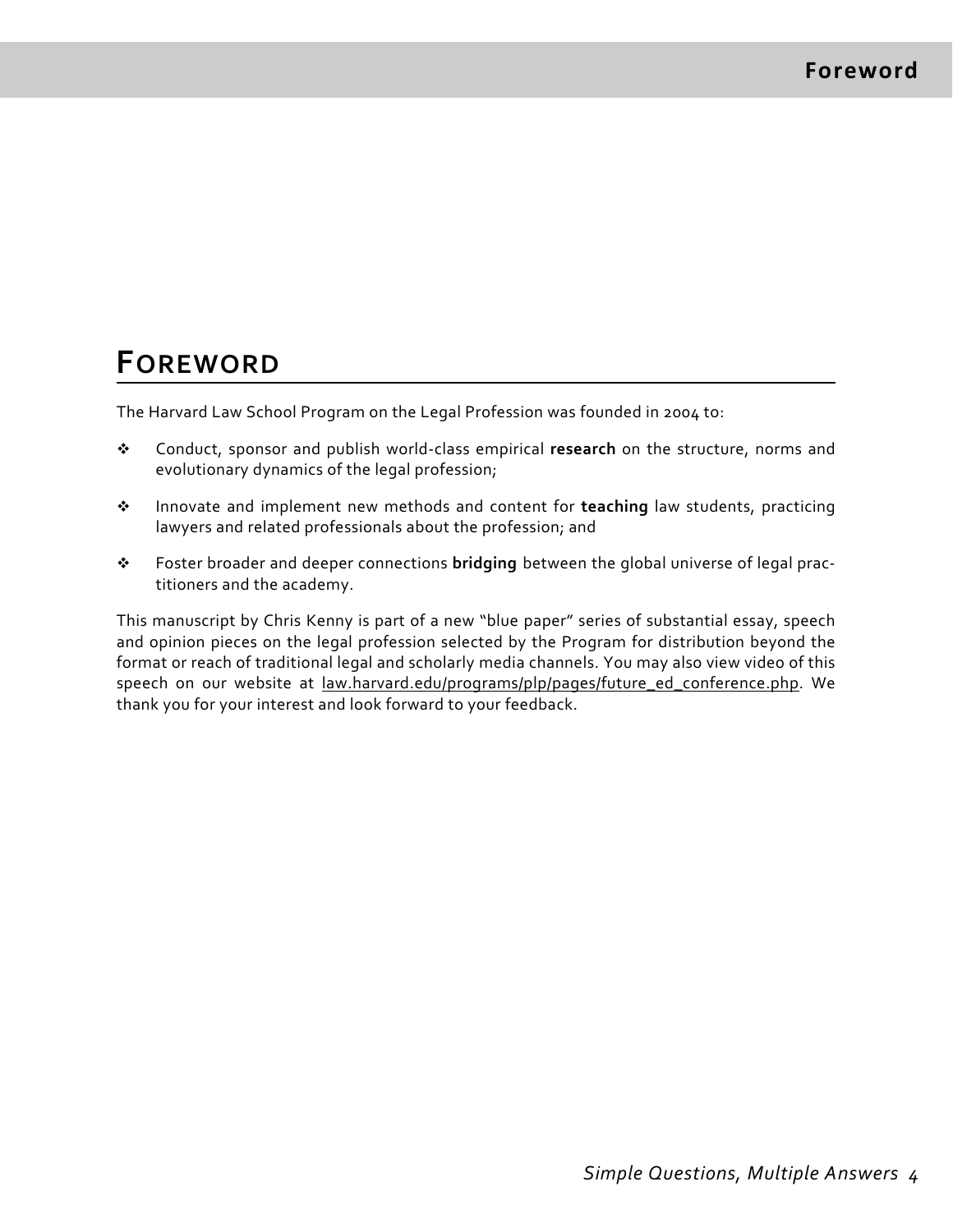### **INTRODUCTION AND AKNOWLEDGEMENTS**

Let me first thank the Program on the Legal Profession at the Harvard Law Faculty and New York Law School for their initiative in launching the FutureEd programme as a whole and for inviting me to speak to this conference in the middle of it.

David Wilkins and his colleagues have long had a worldwide reputation, both for the timeliness and relevance of the subjects they choose to study and for the imagination they show in the means and networks they deploy to address them. FutureEd is no exception to that rule.

It is timely because of the challenge to business models in legal education caused not just by short-term economic factors, but by a range of longer-term trends which we are looking at today; and imaginative in its format of an ongoing decentralised think tank, all of whose members are generating their own imaginative proposals for partnership and action. I'm delighted to be able to make some small contribution to the process.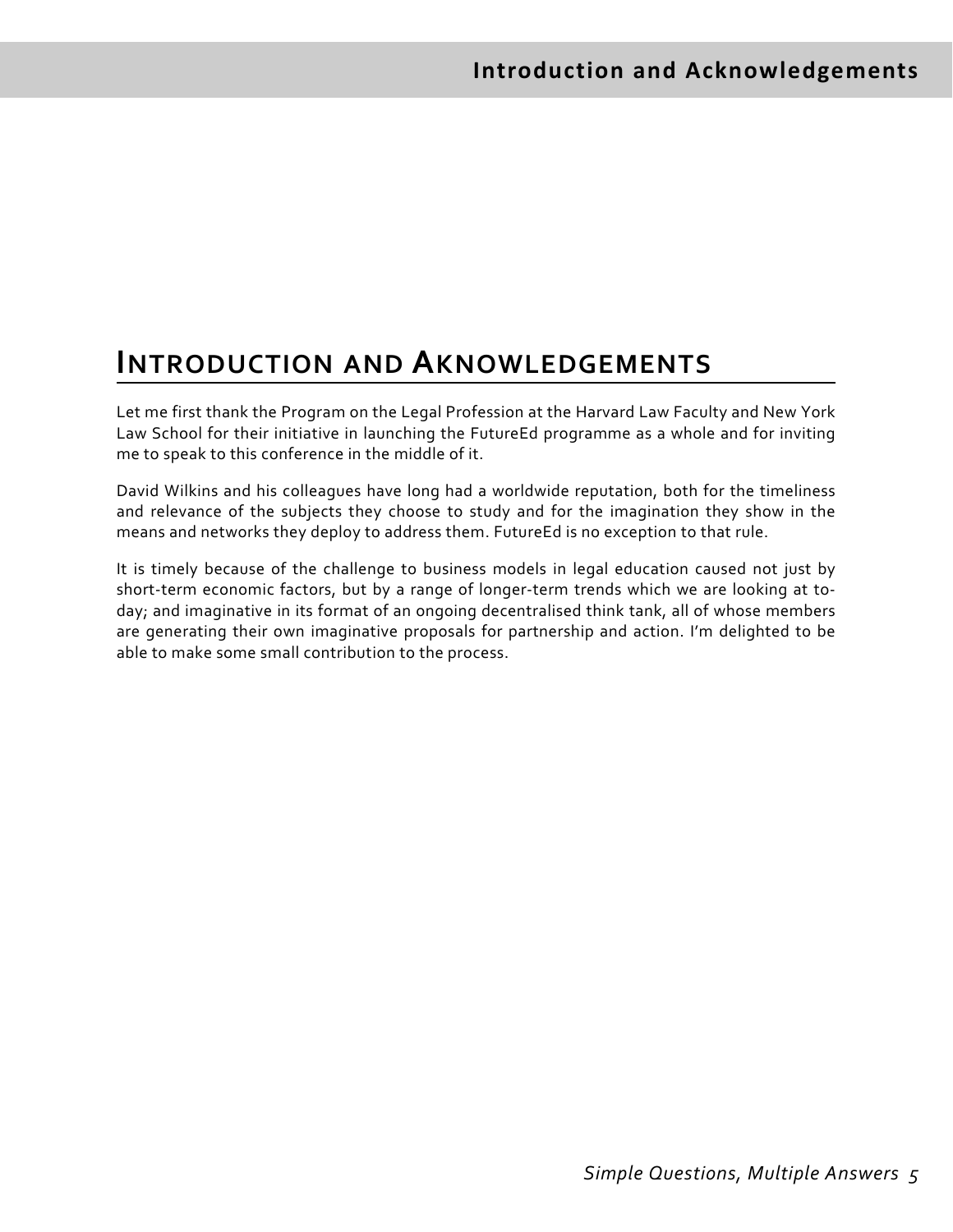### **SIMPLE QUESTIONS, MULTIPLE ANSWERS**

#### *Legal Services Board*

First, a few words about the Legal Services Board, for those of you who have not been following the process of legal services reform in England and Wales. We are, I believe, a unique body, both in our remit and our modus operandi. We were established by the Legal Services Act 2007 and exist to oversee the operation of eight separate legal self-regulatory bodies, in effect to act as the guarantor that their regulatory practice operates in the public interest, rather than the pro‐ fessional interest alone. I want to stress that, in doing so, we are completely independent of both the government and the profession. We stand 100% independent of both in our decision-making: contrary to what you may hear in some quarters, the Board is by no stretch of the imagination an organ of the state.

The Act gives us specific regulatory objectives, concerning the rule of law, access to justice, the public and consumer interest, public legal education, promotion of competition and promotion of key professional principles. These objectives both guide our programme of work and act as touchstones against which we measure the proposals which we generate and which are put to us for endorsement by others. Interestingly, the objectives are shared with all the so called Ap‐ proved Regulators, whom we oversee. Thus, the legislation gives both a vision and a toolkit for regulation, and sets up a mechanism that helps to minimise conflict between oversight and frontline regulation by ensuring common goals are in place.

In our first year of operation, we have given weight to three particular goals:

- **Driving competition** we have led the process of developing the regulatory framework for Alternative Business Structures, with a view to having the first ABS firms opening their doors in October 2011;
- **More effective consumer redress** we have led the creation of the Office for Legal Com‐ plaints, whose Legal Ombudsman Service opened for business on 6 October, 2010;
- **Independent regulation** as a key first step in our oversight role, we have worked with those frontline regulators who previously combined regulatory and representative func‐ tions to ensure that there is clear separation between them, and remove any doubt in the public mind about the independence of regulation. That has meant reviewing governance arrangements to ensure a clear lay majority in decision‐making and avoid any fettering of discretion – either directly by restricting the role of regulators, or indirectly by denying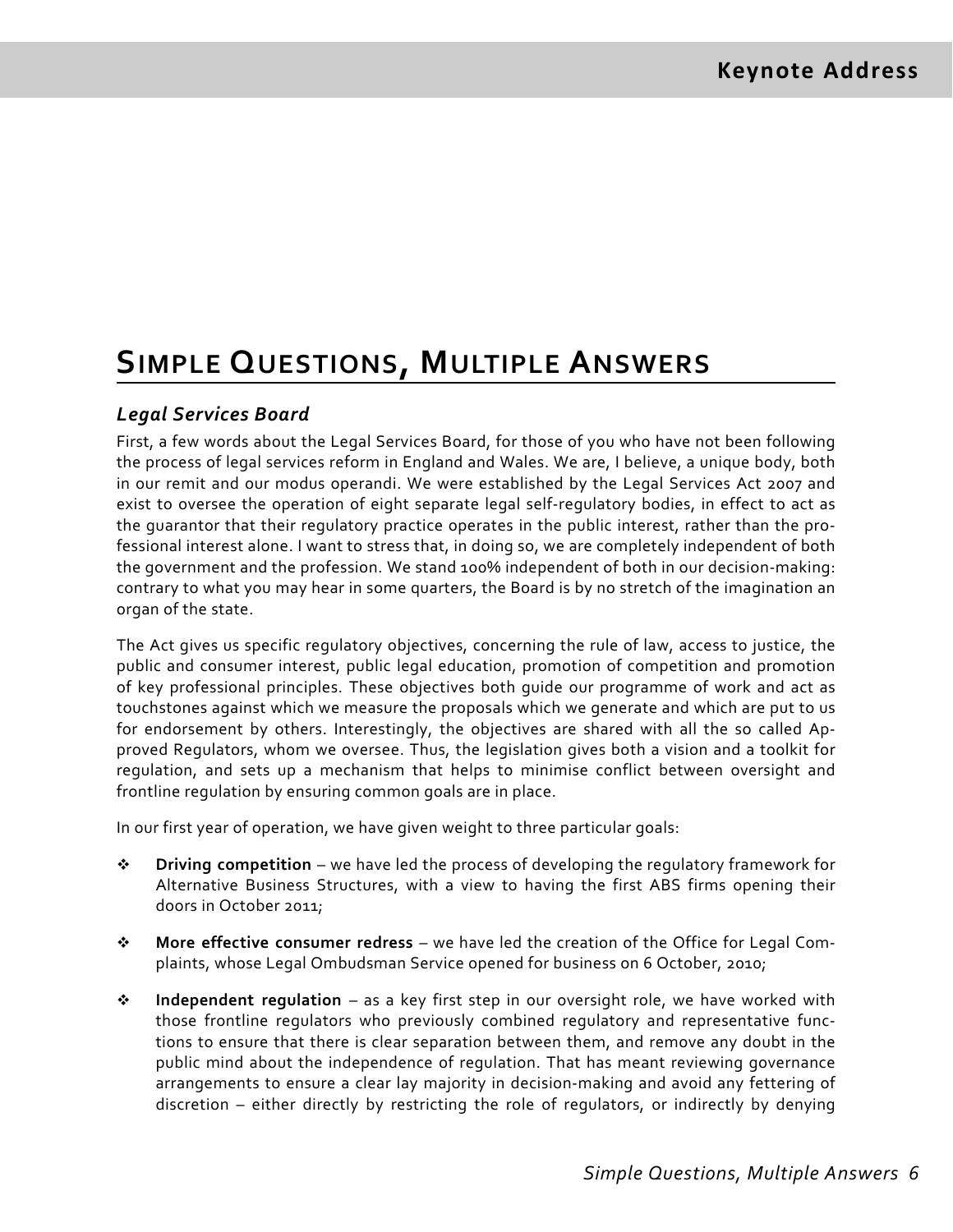them the level or nature of resource to enable them to do their jobs. We have recently com‐ pleted the process of agreeing action plans with each of the bodies we oversee to move them into full compliance with what the statute and our rules require over the course of the coming year.

#### *Legal Services Board and Legal Education*

So that has been a hefty agenda and one that, in the short‐term, has left questions of legal edu‐ cation somewhat to one side. But the Board cannot ignore them. We have another regulatory objective:

"[to encourage] an independent, strong, diverse and effective legal profession"

I like to say on platforms that each of those adjectives is equally important, but that they are also inter-related, both with the other three and with the other regulatory objectives as a whole. For example, if the profession is not diverse, if it does not look more like the society that it seeks to serve, then it is unlikely to command the confidence of large parts of the population who may therefore not attain the access to justice that they deserve. That's hardly the model for a strong profession. Likewise, if the profession isn't properly independent, then its desire and ability to uphold the rule of law will be significantly compromised – at least in appearance and probably in reality as well.

It's clear that effective legal education has a key role to play in achieving that objective: in terms of admission to the profession, the skills, attitudes and values which it imparts and, increasingly importantly and looking beyond the academy, maintaining those objectives through the lifetime of practice.

And indeed our Act recognises this vital role by giving the Board a duty which is at once very spe‐ cific and very open:

"The Board must assist in the maintenance and development of standards in relation to the education and training of [authorised] persons"

Note the emphasis there on a role of partnership and facilitation, not regulatory control. I will come back to that in my later remarks.

If the role is clear, why have we done comparatively little in this area so far? There are a number of reasons. First, as I have already noted, we have been busy elsewhere in our first 18 months of operation. So, prioritisation is a valid reason. One can, however, only pursue the urgent at the expense of the important for so long.

Second, within our team of 34, we do not have anybody with a direct background in legal educa‐ tion. That makes us admirably unhindered by prior preconceptions. But, as the Board's CEO, I wouldn't mind being hindered by a little more prior knowledge! However, what that means is that the importance of partnership working in this area for us in future cannot be overstated.

Finally, we are conscious that this is an area of some complexity, one where questions are easier to frame than answers. However, it's also an area where, as this conference shows, it is possible to frame partial answers and take action to implement them and then refine in the light of ex‐ perience. It is in that spirit that I turn to the bulk of my talk, which seeks to refine some of the challenges for educators and regulators alike in looking at the future of legal education.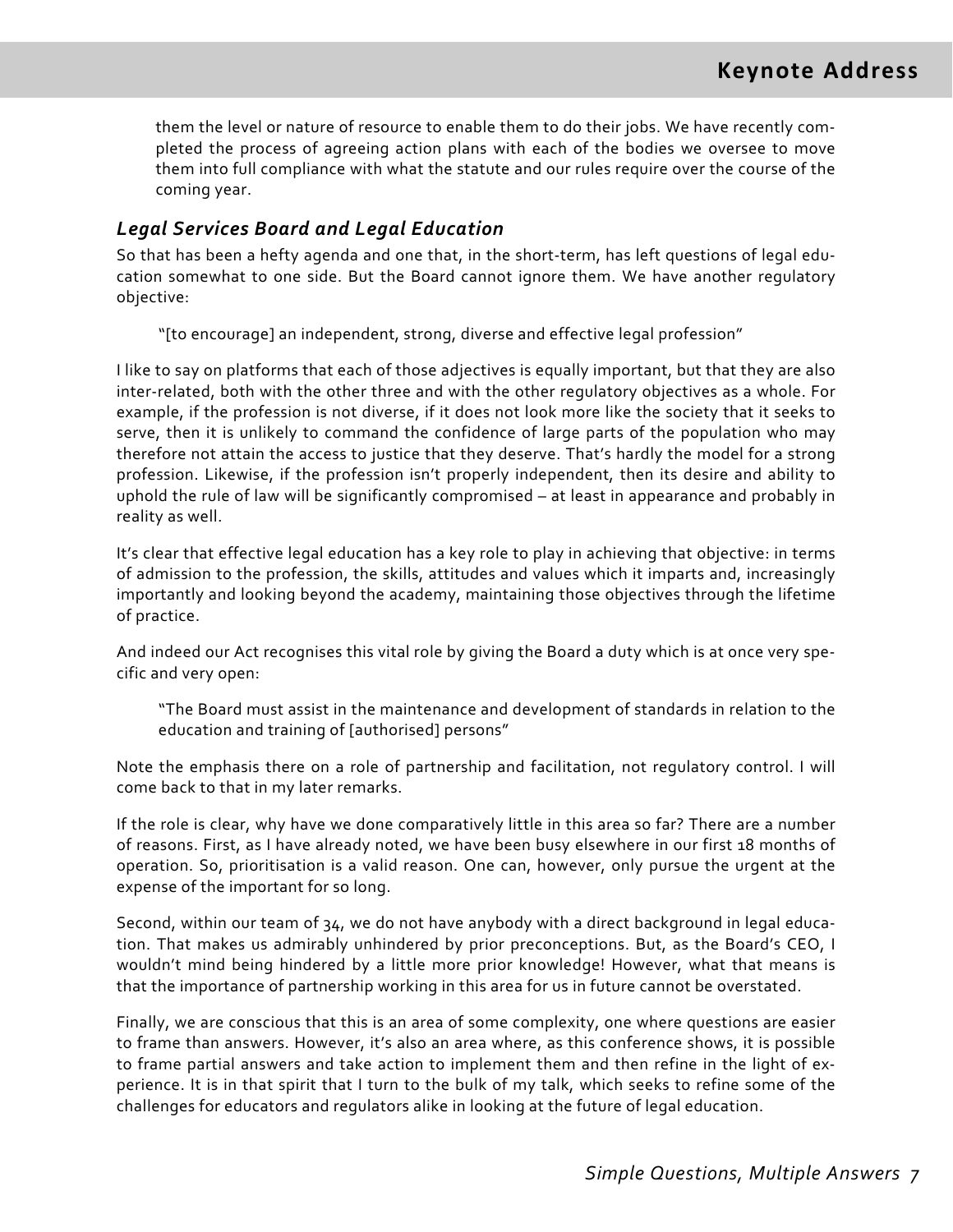#### *Defining the Questions*

At one level, the questions are deceptively simple:

- **Education for what?** What does the legal services market place look like now and how will it evolve in the future? What can we deduce about the skills and competences needed to equip new entrants to work effectively now – and to equip new and existing practitioners alike to keep pace in a world where change will continue to accelerate?
- **Education for whom?** Where does the diversity agenda fit? And what are the different cus‐ tomers of legal education calling for – students, employers and society as a whole?
- **Education by what means?** As the proposals for this conference show, technology enables wholly new ways of teaching law. How might these develop over time?

I want to reflect on each of these areas in turn and then think about whether, considering them all, legal educators should be reduced to nervous wrecks in the face of overwhelming pressure or feel that there are boundless new opportunities out there to explore.

I will argue the case for being at the optimistic end of the spectrum, but only if we ensure that, in pursuing new opportunities, we make sure that a variety of touchstones are properly preserved. This is one area where the proverbial baby cannot be thrown out with the bathwater.

#### *Education for What?*

If I were to answer the "Education for What?" question in a single sentence, it would be for a world in which boundaries are collapsing. Let me run through a number of areas where appar‐ ently immutable lines in the sand are being washed away by the waves.

Globalisation – conflicting national jurisdictions are a very live public issue in the UK, even as we speak, as fans of Liverpool Soccer Club struggle to work out how a court in Texas can somehow get involved in ruling on a takeover the High Court in London has already ruled to be legitimate! Such clashes will become more common place as business becomes ever more global. And we also need a generation of lawyers able to deal with multinational bodies of law, whether in the European Union, international trade or human rights. And that means a generation able to meet the cultural challenges of dealing with clients and consumers from multiple backgrounds as well.

Divisions of labour within the market are changing rapidly as well, as a result of globalisation and economic pressures. We are seeing corporate counsel choosing to "in-source" work directly, as a means of reducing cost. We're also seeing work being outsourced directly by general counsel to outsourcers in emerging markets, cutting out the middle man in corporate firms entirely.

But division of labour is changing within the profession as well. There is an old and stale debate about "fusion" between solicitors and barristers in the UK. It's not one in which we propose to dabble. We'd rather let the market decide. And it is doing so. More solicitors than ever before are exercising rights of advocacy in higher courts. And barristers are taking up the opportunities of their new freedom to serve the public directly in some areas. In terms of serving the public di‐ rectly, firms are also asking whether more transactional work calls for the level of qualification – and cost – which it has attracted in the past or whether, with proper supervision, work might be better and more effectively done by legal executives or other staff within the firm.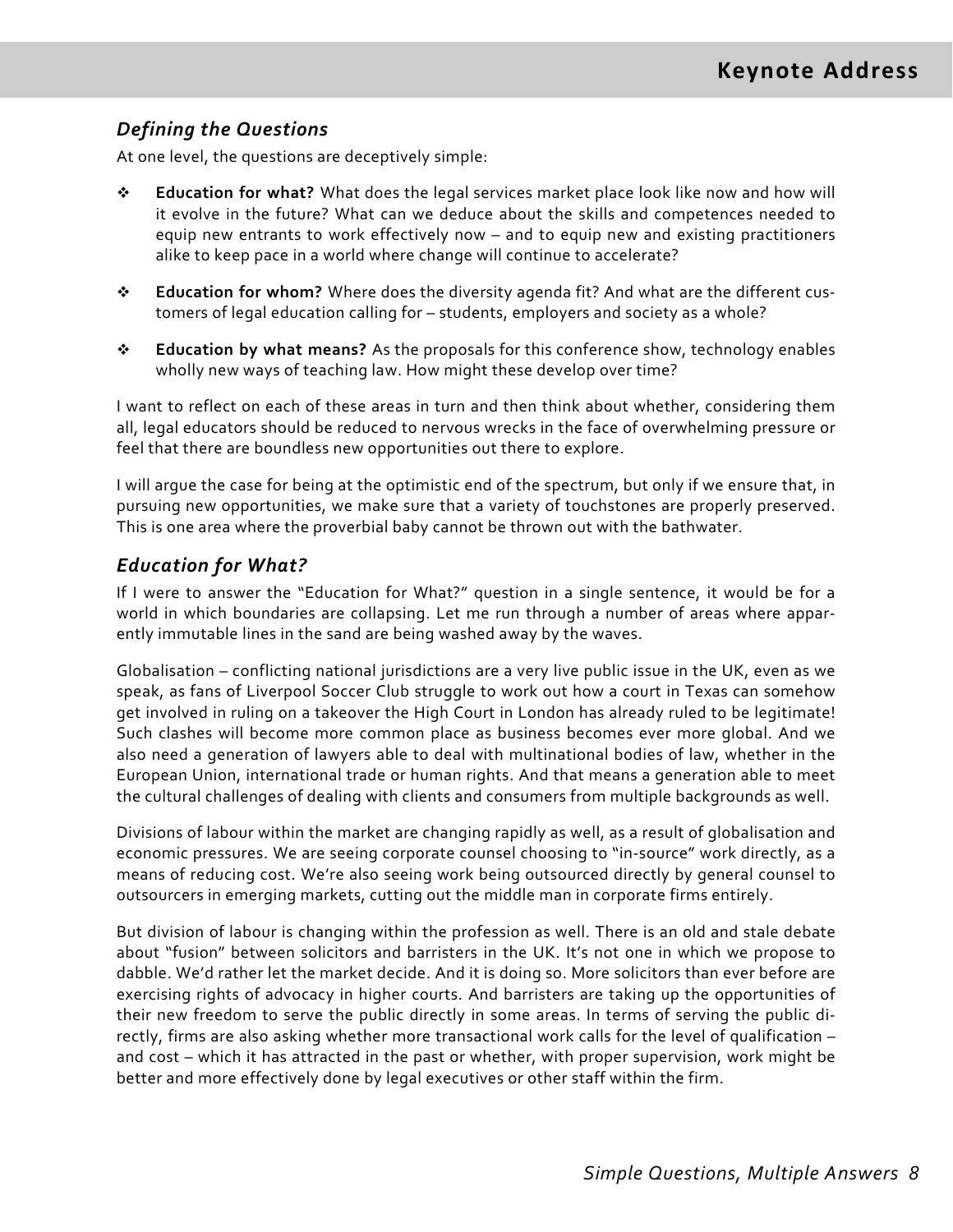And that, in the England and Wales context, at least, gets round to the collapsing barrier be‐ tween the law and other professional services and the law and outside investors. The more out‐ side investment becomes a force, the more pressure there will be to produce better value for cli‐ ents by challenging ingrained methods of working. That means driving efficiencies within firms, and building partnerships beyond them. That might mean with insurers and other financial institutions at the top of the market or with a local accountant or surveyor on the High Street. In ei‐ ther case, it means looking at the client need holistically – and looking at the entire workforce needed to meet it holistically as well.

#### *Different Workforce Aspirations*

That is easy to say, but difficult to do. The demands of and on the workforce of a decade from now will be rather contradictory. And their aspirations will be similarly diverse.

On the one hand, as more work is commoditised and offshored, there will be a real premium on genuinely expert, genuinely specialist value‐adding advice. On the other, a commoditised work‐ force needs proper training as well, not least in recognising the boundaries of its own competence.

And "Main Street" needs to be served as well as the global market. As a colleague noted earlier today, much work will still be done for individual clients and the followers need to be educated just as much as the leaders.

There are important questions here about the boundary of responsibility between educators and firms, who must be obliged to educate their own staff – but are there not also opportunities for educators to find ways of addressing that in‐house market as well? In other words, we have an‐ other collapsing barrier – between initial undergraduate education, vocational education and on‐ going professional development – one which both challenges certainties, but also presents op‐ portunities.

We are also likely to see students with different goals. We have heard already in this conference about the desire of many students to build working in a different jurisdiction into their career plan at some point. But we are also seeing increasing numbers for whom partnership is not eve‐ rything, some who are prepared to trade off higher returns for a better work/life balance and per‐ haps lower risk. I personally think it likely that Alternative Business Structures will accelerate this trend: new firms that gain a reputation for "good employer" practices are likely to build a strong brand within the labour market, quite as much as within the legal services market.

#### *Accelerating Changes in the Environment*

So educators need to respond to a market in which there will be a greater need for a greater vari‐ ety of skills and skill levels, and a greater variety of aspiration levels within the workforce. But there are other factors at work apart from globalisation and individual aspirations for which fu‐ ture lawyers need to be equipped.

I will not say much about technology, other than to note the pervasive presence of Web 2.0 in the proposals for this conference. The challenge is not simply for educators to utilise the oppor‐ tunities that presents for them in their practice, but to enthuse students to consider how best to use those skills in their own practice – and not to be afraid of using Web 3.0 and 4.0 when they come along too.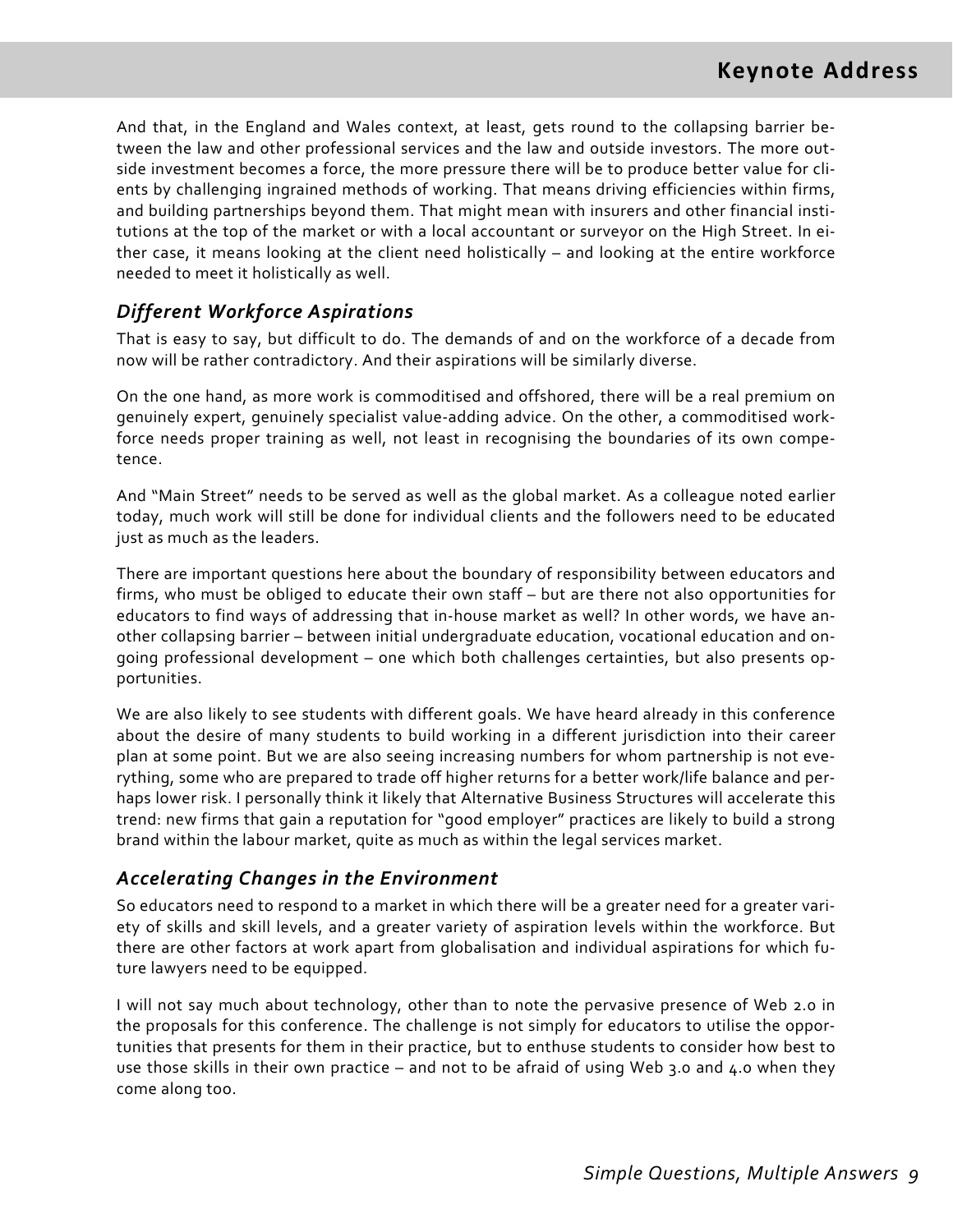One factor that will drive that will be the expectations of purchasers for value. General counsel, governmental purchasers and individual clients alike will all be more demanding of their legal service providers – and that in turn generates an agenda for relationship management skills as well as for different more differentiated products from the sector.

Looking more widely, we will also, I think, continue to see greater willingness to challenge au‐ thority – whether in the business world or in the public sphere. At one level, that's great news for the profession: more work and work of a kind that resonates with the fundamental values of many individual lawyers. But the profession is also part of the status quo that is likely to find it‐ self challenged. You could see our Legal Services Act as one manifestation of that challenge. We're unlikely to see that kind of change confined to one jurisdiction alone.

#### *More Diverse Lawyers for a More Diverse Citizenry*

One area where we can expect social pressure is in the field of diversity. I note that Steve Zack from the ABA and I have talked in almost identical terms about the importance of the makeup of the profession matching that of the society which it serves. Where are we on that measure? It's a mixed picture.

The charts below show the make up of the Solicitors' profession in England and Wales in 1999 and 2009 respectively.



**Solicitors, 1999 (Source: The Law Society o f England and Wales)**

#### **Solicitors, 2009 (Source: The Law Society o f England and Wales)**

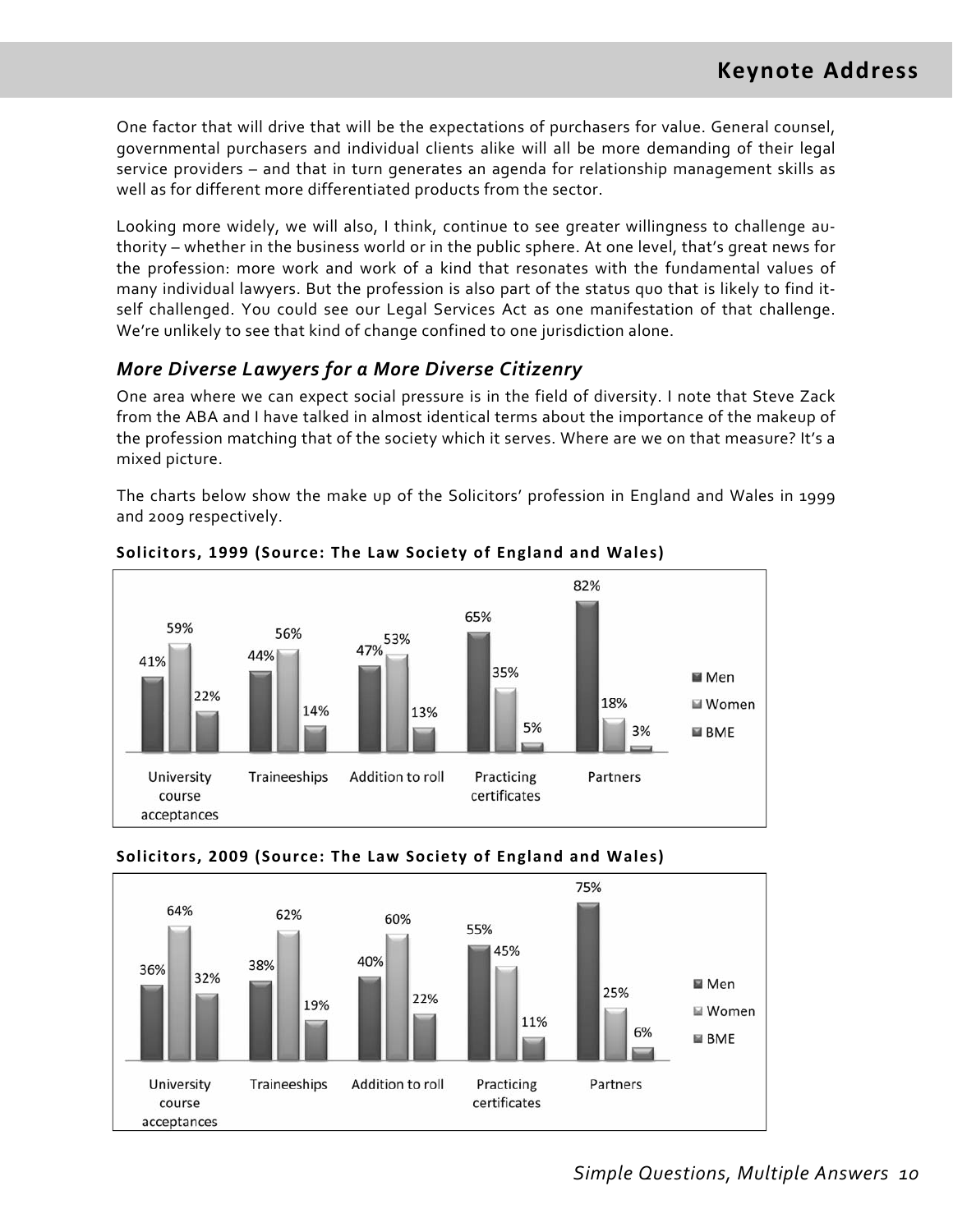They show a strong record of inclusivity at initial recruitment level, but a profession that be‐ comes increasingly monochrome and mono‐gendered in the upper echelons. And, particularly worrying, while there has been progress in the decade between the two slides, it's rather slow. In other words, there seem to be problems of progression and retention which go beyond the sim‐ ple issues of different cohorts of different levels of diversity slowly progressing through the pro‐ fession and making it more representative.

What does that mean for educators? First, some deserved self‐congratulation for progress made and perhaps the opportunity to teach some within the profession about where and how more might be done to make progress. Second, however, it underlines the need for watchfulness about their own practice and care about what is being taught about the nature of practice to help drive the diversity seen in academia into the profession itself.

#### *Who is the Customer?*

Of course, diversity goes wider than questions of gender and race. In the UK, questions of social mobility have recently been foregrounded, by both the new coalition administration as well as its predecessor.

This brings us into questions about the need for educators to recognise students as consumers of education. Proposals at the conference question the length and hence the cost of professional education as one response to this issue and perhaps this is an area where progress can be made by being more imaginative about the boundaries between the different stages of professional education. It's certainly an issue likely to come to fore in the UK in the light of difficult policy challenges about student support and funding.

There are also links with the fascinating research presented by Berkeley colleagues about the development of aptitude testing to assess the scope to develop the skills of effective lawyering. If this work can be successfully developed, it perhaps points towards the holy grail of a selection mechanism which can be genuinely diversity neutral, including addressing relative educational disadvantage, whilst also protecting those who really do not have the potential to progress from incurring significant levels of debt. It would be interesting to see how this methodology could be applied at other career stages, rather than simply the decision to admit.

There is also a clear need for educators to get closer to the profession. The conference has heard a variety of worries about the relevance of education when it comes to "soft" or "professional" skills and a variety of responses in terms of placements, capstone courses and even shifts in the third year of the degree to wholly vocational training. We certainly can't live for long with the perception of one participant that "medical education produces doctors, but legal education pro‐ duces law professors." There clearly needs to be greater partnership then in specifying and meet‐ ing needs for competences and skills in a way that does not compromise either the core intellec‐ tual or ethical requirements of training.

That in turn, of course, highlights the fundamental truth that society as a whole is in some sense the ultimate customer of legal education. The objectives of defending the rule of law, the broader public interest and access to justice are ones in which the entire population has a stake and, to some extent, academics have an important role as wider public advocates to ensure that education is not reduced to a mere agency function for either students or employers. But I would contend that this broader public accountability is far more likely to be met by defining educa‐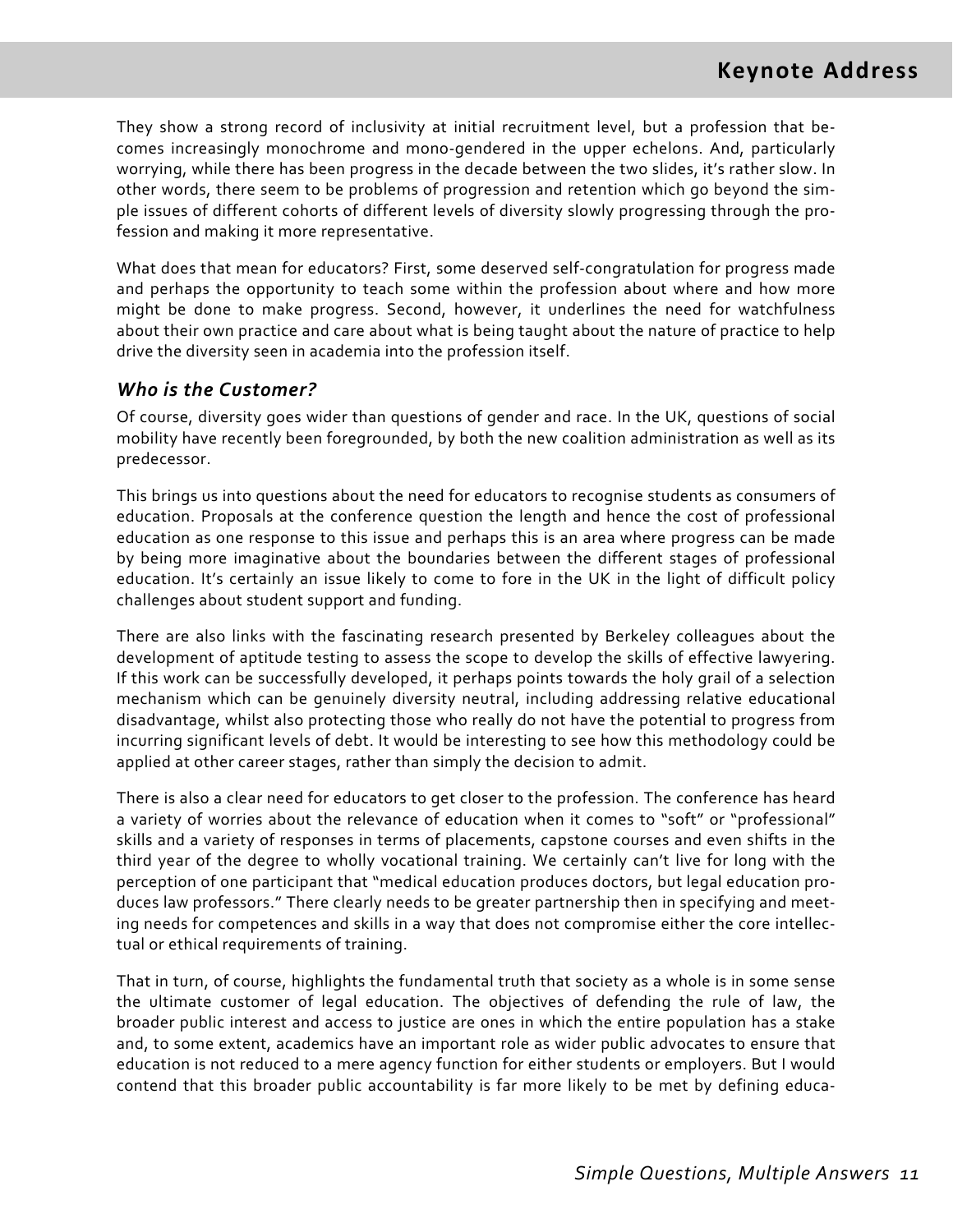tional requirements through a process of dialogue with the industry, students, regulators and consumer bodies rather than the academy somehow seeking to be the unique keeper of the faith.

#### *Education—By What Means?*

As the proposals for the conference show, there is an opportunity for similar dialogue about the "How?" of legal education, as well as the "For what and for whom?"

There is clearly a great deal of interest in distance learning – and it seems to me regrettable if actual or perceived regulatory restrictions are getting in the way of a method which is increas‐ ingly delivering results in other areas of professional education. "Blending" of courses between distance/web and more traditional methods seems to be gaining momentum, as does collabora‐ tion in teaching between institutions both nationally and, in the "Law without Walls" proposals, internationally as well. Collaboration with practitioners via the Legal On Ramp proposals, allow‐ ing corporate counsel to be involved in teaching and supervising some elements of courses, also seems to be a valuable initiative.

What is particularly interesting is the diversity of approaches among those interested in technol‐ ogy. Some proposals are focussed on using technology better in aid of existing courses, others see it primarily as a driver of cost efficiency and access, and then there are those who are taking the opportunity to teach in a wholly different way by generating digital environments.

What all the proposals seem to me to illustrate is that legal education is facing exactly the same challenges of collapsing boundaries as is the profession itself. Let me illustrate a few of these.

We are clearly seeing the boundary between legal and business education becoming more per‐ meable, with a focus on professionalism (with a small p) in service delivery being taught alongside Professionalism, with a capital P, in terms of ethics and doctrine. That represents not only a shift in boundaries between disciplines, but also a shift in the balance of what is taught as be‐ tween the academic and vocational stages of education.

Within teaching, we seem to be seeing greater fluidity between clinical and academic approaches, with the former expanding from being focussed purely on pro bono type issues to give a far more realistic insight into real questions of case and risk management and cost control as well, on a broader range of cases.

As I discussed earlier, the boundary between educators and industry – and between what is taught to students and what is taught in firms – is also becoming more fluid. It may be that American educators, with their stronger tradition of alumni links, have a head start here com‐ pared to their counterparts in the UK, but I have no reason to doubt that we will be immune from the trend.

And, finally, a related point. I wonder if we are not seeing a collapse of the boundary between what is essentially still an apprenticeship model in many ways within the industry, and the culture of lifelong learning which is seen in other sectors. It seems unlikely that simply placing a bald requirement for x hours of undefined continuing professional development, done at the ini‐ tiative of the individual practitioner alone, will look like a credible management development strategy for many firms in the future.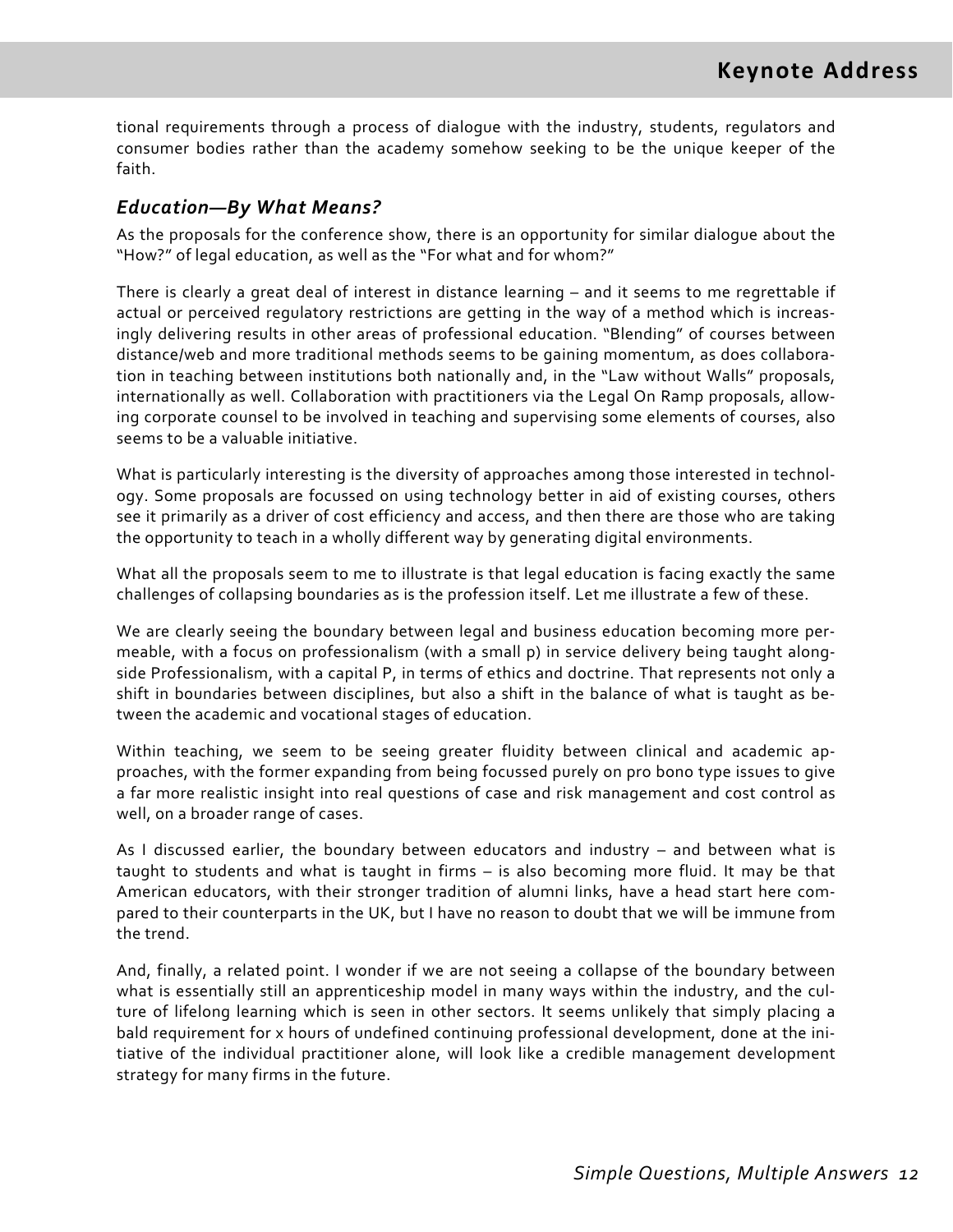#### *Education – Crisis or Opportunity?*

So, I hope that the answer to the question of whether these changes – in the commercial envi‐ ronment, in the student body and in potential teaching methods – are a cause for alarm or de‐ light is clear from what I have said so far.

We are heading into a world which is more plural. Alternative Business Structures will have some part in driving this, but many other pressures are heading in the same direction. And we're going to need a greater diversity of educational approaches for a more plural sector. So, to pick up the title of the conference, we are going to see new business models – plural – for law schools.

I think that we are likely to see increasing differentiation, not simply by reputation of faculty members or the institution as a whole, but by the precise product offered – academically or vocationally focussed, for example. There will be differentiation by the market addressed – we may see more firm specific courses, matching the rise of the Executive MBA, but we might also see more education explicitly addressed at those looking to make a success in the small firm market.

As students are encouraged to think earlier in their school career about their own learning styles and grow up with greater expectations of being taught in different ways, we will certainly see differentiation and competition in teaching methods. That, in turn, implies a degree of competition based on cost and duration. Not unrelated to that, we may also see competition for students based on the route of access chosen, especially if aptitude testing lives up to the potential that some have suggested.

And we're also likely to see competition and differentiation based on plurality itself, on the part‐ nerships built between different subject faculties within institutions, between different institu‐ tions and between institutions and the outside world.

All of this seems energising – to teachers, students and the wider legal services sector. But let‐ ting a thousand flowers bloom hasn't always led to success! Are there babies which might be thrown out with the bathwater?

#### *Touchstones*

Professional ethics is one key touchstone. There is a passionate debate at the moment about whether this should be included in undergraduate courses in the UK, on which the Board has not taken any view. But ethical literacy is clearly a sine qua non for any practitioner, and it is hard to argue against its regular inculcation.

I do want to add one word of caution, however. Undoubtedly, the most jaw-dropping comment I have heard in my 20 months in this job was a comment from a practitioner at a conference last year that "You have to understand that we lawyers are more ethical than the general population because we are trained in it". I lose count of the ways in which that comment is both wrongheaded and deeply offensive. It is easily rebutted – let's just count how many degrees in moral philosophy Torquemada and his fellow inquisitors had – but it does highlight a real danger.

Ethical training is all about giving practitioners a practical toolkit they can use to protect their own integrity and to build public trust. It's not about building a wall of professional exclusivity to protect moralising self‐righteousness. Deference to the professions is crumbling and using ethics as a way of restoring it is self-defeating, not least in leading to a distrust of the ethical code itself.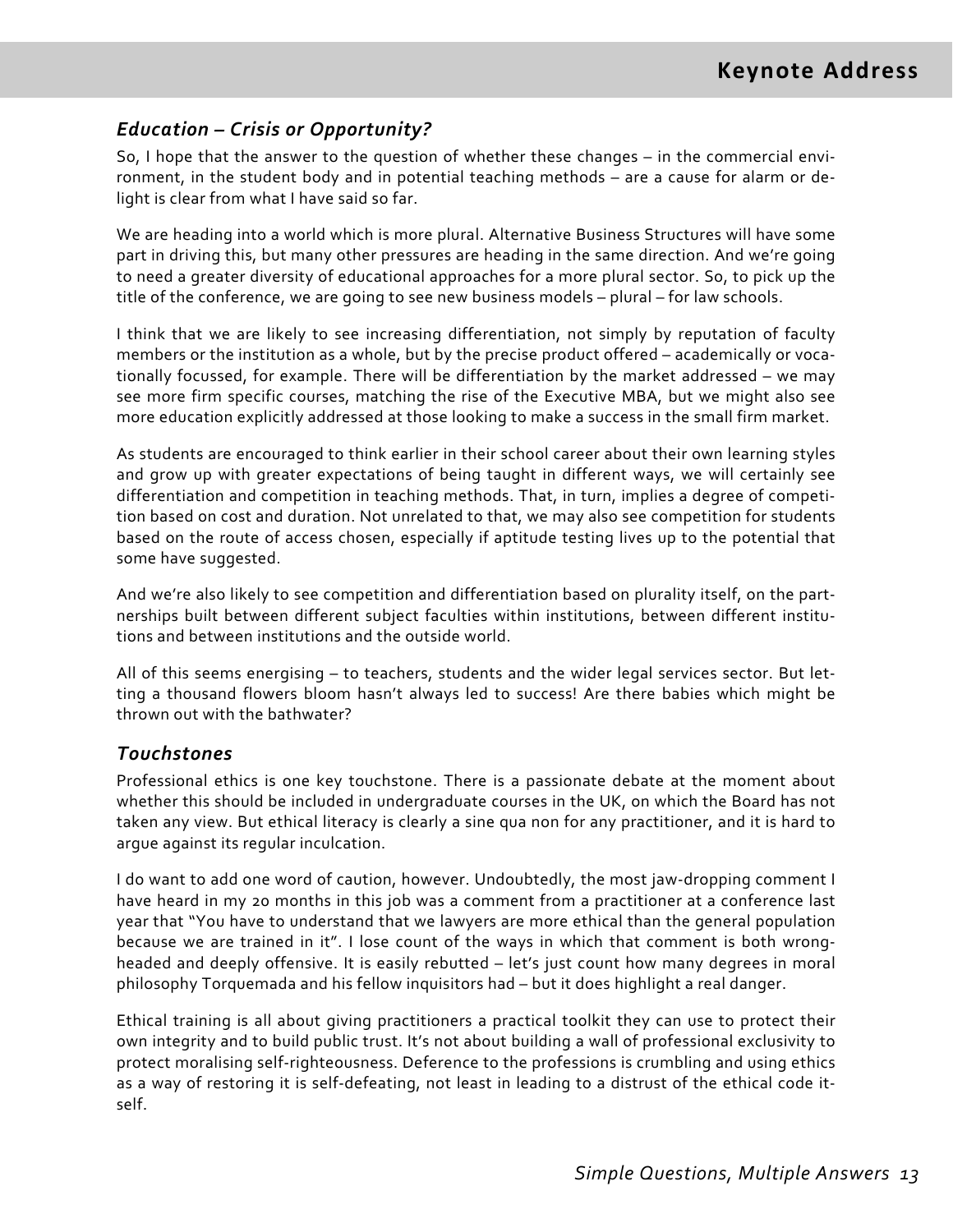Ethical training is clearly closely related to ensuring the maintenance of clear standards of con‐ duct. As regulation in the UK moves to a model which is more outcome focussed – and, I would contend as a result more ethically focussed by looking at the spirit of regulation rather than the letter of rules – it is vital that education at all stages reinforces norms of acceptable behaviour.

Increasingly, we will see a shift towards defining educational outcomes as well, a trend notice‐ able in a number of the proposals for this conference. Those outcomes for the individual are, I think, increasingly going to be expressed in terms of competence, rather than just knowledge alone. And that means that we need increasingly to develop a body of knowledge that can relate teaching methods and course design to the acquisition and maintenance of such competences. That is easy to say and very difficult to do – not least because the competences needed for the world of 2030 and beyond may be very different from those needed today. But it must be worth the endeavour to seek to define them and measure practice against them.

And finally, I do wonder if there needs to be an educational equivalent of the regulatory objec‐ tives which I discussed at the beginning of this talk – some explicit touchstones about the rule of law and its place in society against which ethical, doctrine and skills requirements can be benchmarked and tested. The objectives we have seem to be serving us well so far and may be worthy of wider application, but there may be lessons to be incorporated from broader standard setting in higher education as well.

#### *The Role of Regulation*

It is worth a footnote about the role of regulation in all this. I start by looking back to what I said about the explicitly facilitative role entrusted to my Board in our founding statute. Is that the right tone for the professional regulator in relation to education and training generally? This does not seem to be an area where a focus on tick-box compliance is remotely helpful, particularly if we are moving into an era which needs to be marked by more diversity and more experimentation.

Instead we may all need to focus on developing regulatory capability that focuses on helping de‐ fine outcomes and measure if they are being achieved. We also need to ensure that there re‐ mains a proper measure of mutual learning, as well as competition, between different providers in pursuit of the broader public good. That doesn't mean that there will never be the need for tough regulatory intervention to protect standards and students alike when experiments fail – as they no doubt will on occasion – but I believe that it is both possible and necessary to retain the power to intervene strongly when needed without deflecting from a broadly facilitative approach.

#### *Conclusion*

So, in conclusion, I may have done no more than prove my initial hypothesis that the questions are easier to frame than the answers. But I remain positive. This event shows that there is a broad consensus on what the issues are and a wide range of creative approaches to grappling with them. Now is the time to generate multiple answers and to be comfortable with that multiplicity. Professional bodies, the sector as a whole, educators and regulators all have a role in building that multiplicity and working together, challenging each other, to make that multiplicity of approach ever richer in the public interest.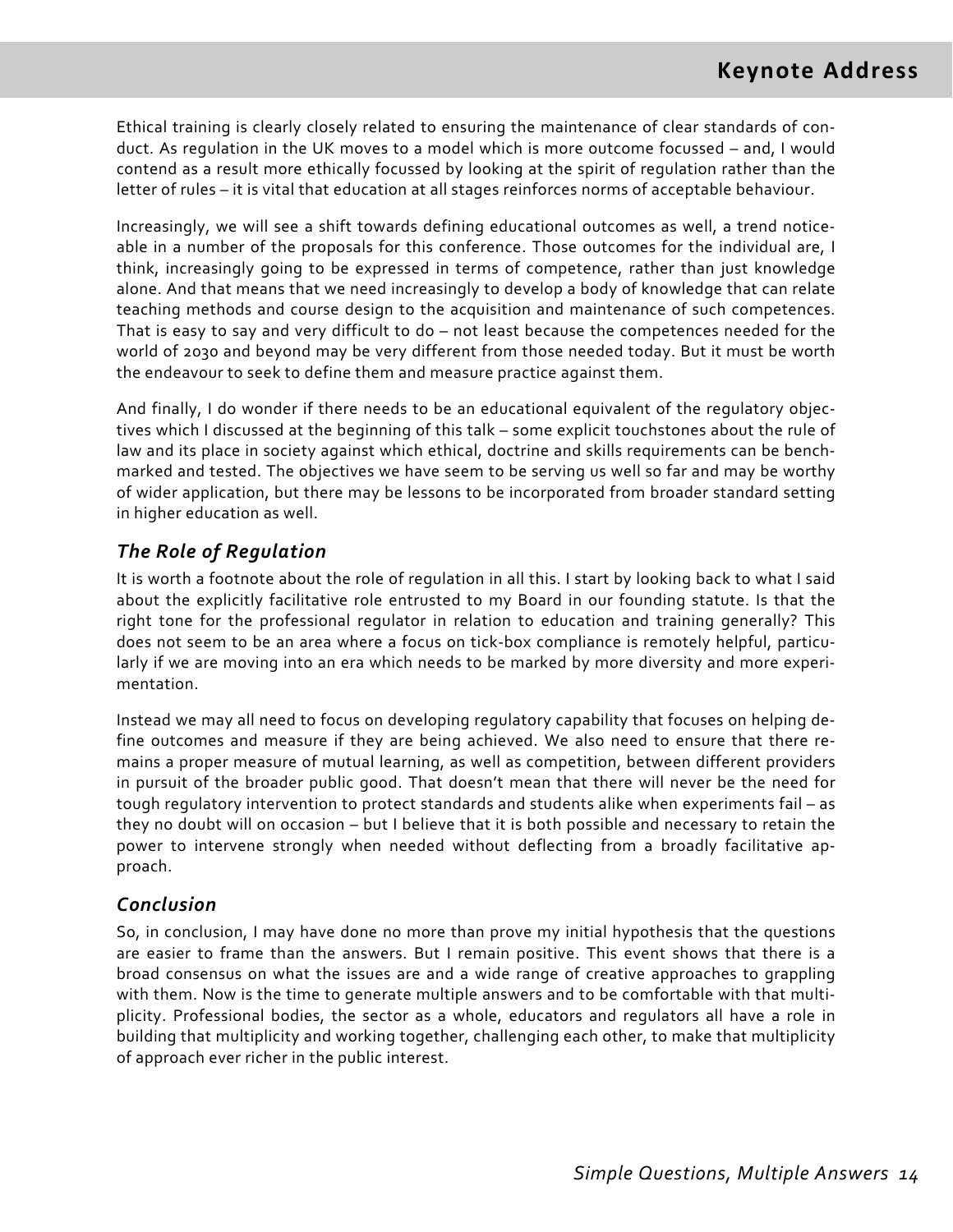### **ABOUT THE AUTHOR**

Chris Kenny is the chief executive of the Legal Services Board (LSB), an independent body that oversees the regulation of lawyers in England and Wales. He leads the senior management team, and serves as a member of the Board. Mr. Kenny led the creation of the LSB before becoming its chief executive in 2009.

Mr. Kenny spent the early years of his career in the Department of Health, rising to be the Principal Private Secretary to the Secretary of State, and in the UK Treasury, where he worked to introduce economic reform in Russia and Eastern Europe. Mr. Kenny held two directorships at Oftel, an independent regulator for the communications industry in the UK and spent three years as Director of Life Insurance and Pensions at the Association of British Insurers.

He has also held various non-executive positions in the not-for-profit sector and is currently an independent member of the Board of Ombudsman Services, which provides independent redress to customers of the energy, telecoms, and surveying industries. He is a fellow of the Royal Soci‐ ety of Arts and a rugby league enthusiast.